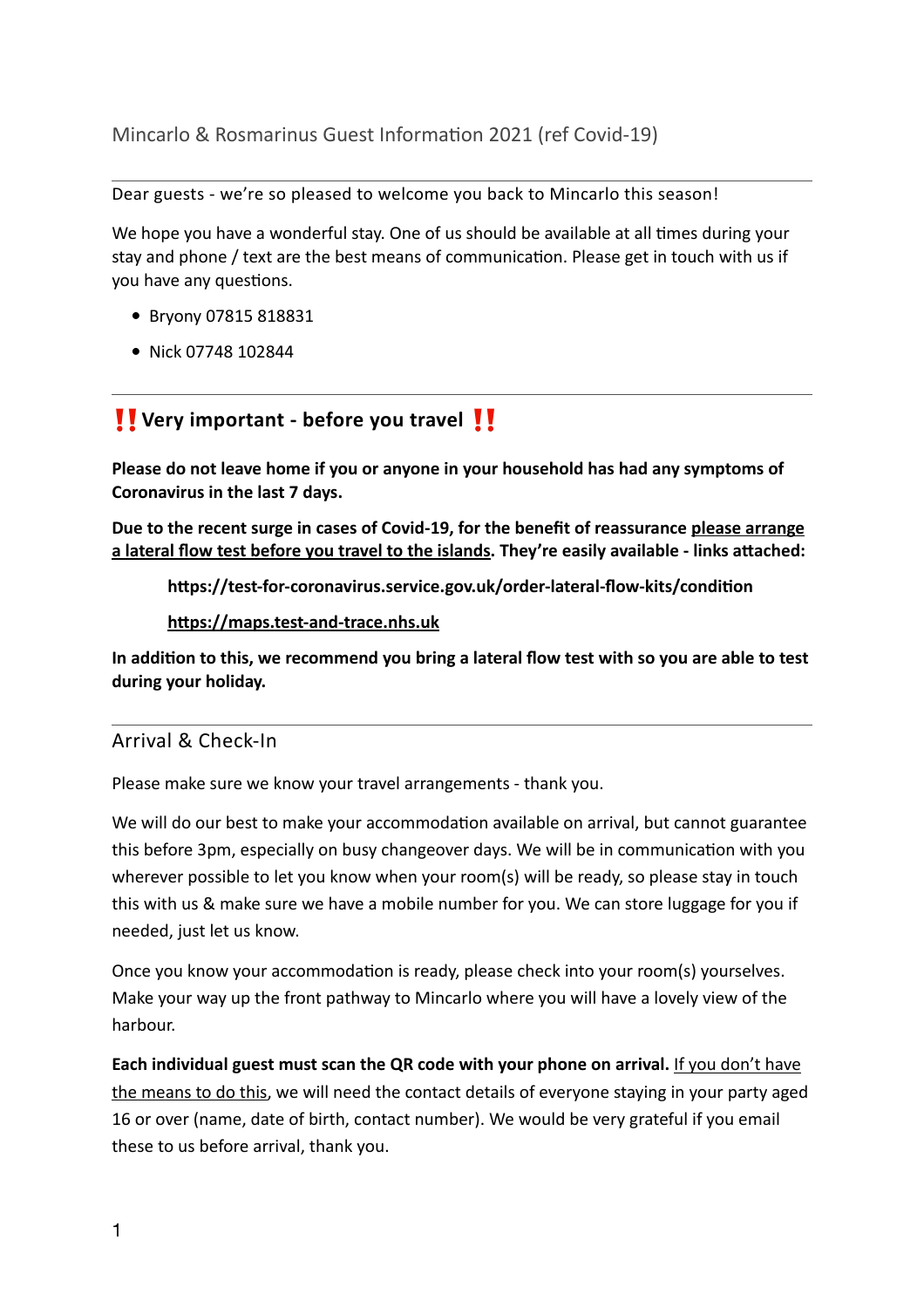**For B&B rooms** go on into the front porch. Please use the alcohol hand rub once inside the porch & scan the QR code. You should already know your room number from your booking confirmation email. We are still trying to minimise face to face contact in the house, but if you need us or you are struggling with your luggage please let us know and we will help.

Rooms 2 & 3 are on the ground floor - turn right at the foot of the stairs and you'll see your bedrooms

Rooms 4-8 are on the first floor so climb the stairs and follow the corridor until you find your room(s)

Rooms 9-12 are on the second floor - up you go to the top of the house!

**For Rosmarinus**, as you face the house you will need to turn right and then left so you are walking along the South wall of Mincarlo. You will see wooden/oiled patio doors in front of you and the key will be in the door ready for you to let yourselves into the property.

If you've labelled your bags for delivery from the Scillonian, these will be delivered direct to Mincarlo - please note this can sometimes take up to three hours but is generally a reliable service.

Please phone or text us to let us know you have arrived, thanks.

Breakfast (for B&B bookings)

We currently have three sittings for breakfast with tables being more spread out to comply with distancing rules. Each day please fill in a breakfast preorder form for the following morning and place these on the bench in the downstairs hallway by 8pm the night before. If choosing the dining-room, Diane will allocate a table to your room each morning. If choosing your bedroom, we will deliver this on a tray outside your door and knock to let you know it is there for you, so please be ready to come and collect your breakfast at this time. If eating breakfast in your room, please leave your tray outside your door once finished for us to collect. Thanks.

Facilities - you will find more information in your room, but here are a few things that may be useful to know:

We can provide **beach towels** - please request these in advance if possible - thanks.

The **Wifi** code is mincarlo guest and the password is 5un5hine (note the use of the number five rather than the letter 'S')

An **iron & ironing board** are available if you need them, let us know and we will pop them outside your room or set them up in the dining room for you.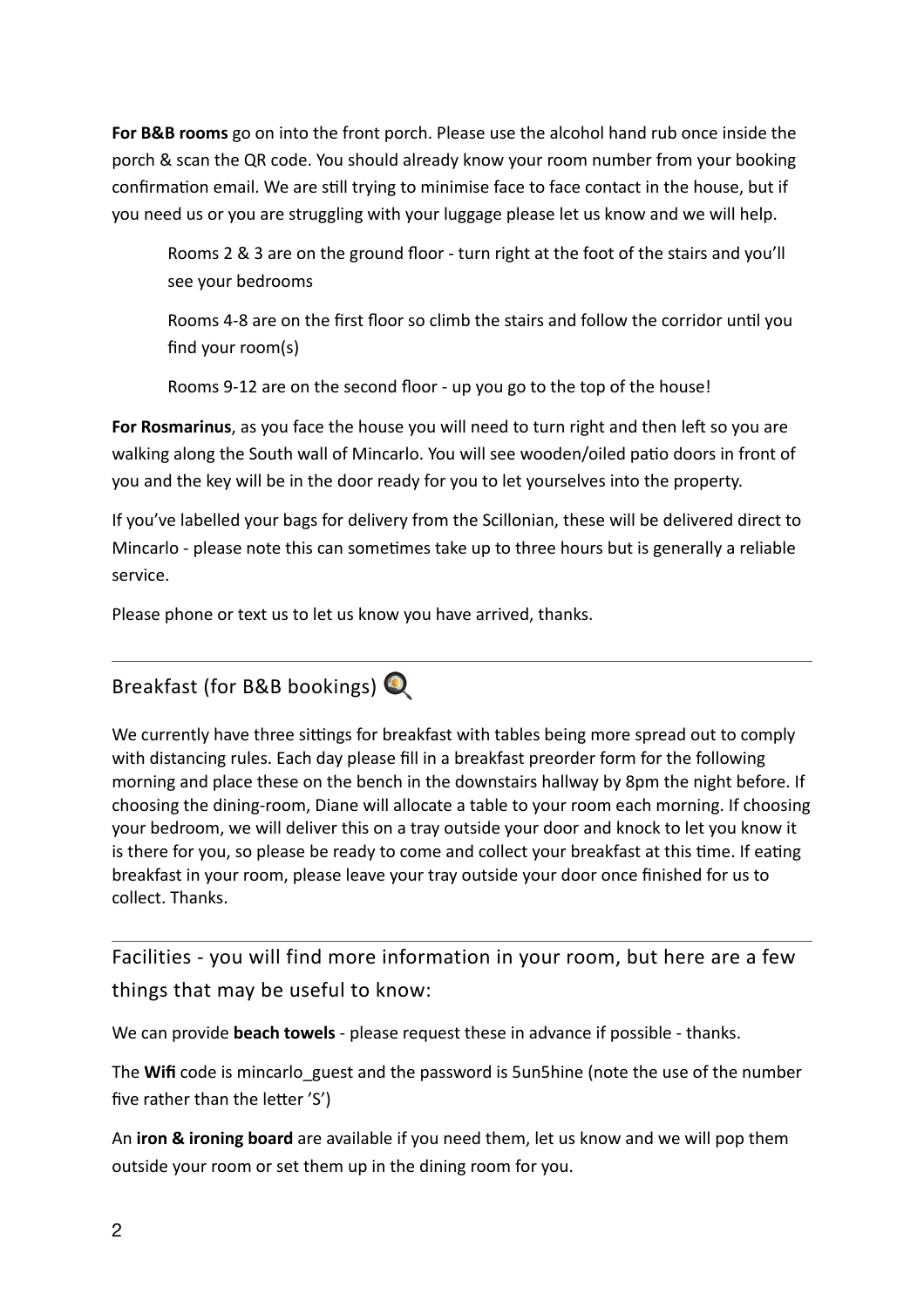**Access & front door** - the islands truly are a safe place and as such we do not give guests a front door key. You are welcome to come and go at all times of the day or night, but please pay careful consideration to other guests especially if it's late in the evening or very early in the morning - thanks. Please hang your B&B room key on the hooks in the entrance to the dining room when you go out.

If you plan to bring a **wetsuit** with you, you are welcome to make use of our hanging facility in the open-sided shed around the South side of the house (also used as the luggage store on departure days for those travelling on the Scillonian). Hang your wetsuit on the hangers to air dry. Better than sharing your shower with a large piece of neoprene!

### Payment

Please pay the balance on your accommodation before you travel & if possible, please make payment electronically by BACS. We will email you an invoice and the BACS details are on there. Please notify us once you've made payment - thank you. (If BACS is not an option we can take card payments).

#### Departure

We will need full access to B&B rooms **by 9.30am** on your day of departure please, occasionally we can extend this to 10am depending on how busy the changeover day is for us.

Please remove pillow covers, duvet covers, sheets from beds (please make sure they are not inside out), leave these in your room, thank you.

Open windows (unless foul weather!).

Leave the key in the door.

Please let us know when you are out of the accommodation so we can start the changeover, thanks.

If you are leaving the islands later in the day we're able to store luggage for you. We also arrange luggage collection for the Scillonian so please let us know if you need to use this service.